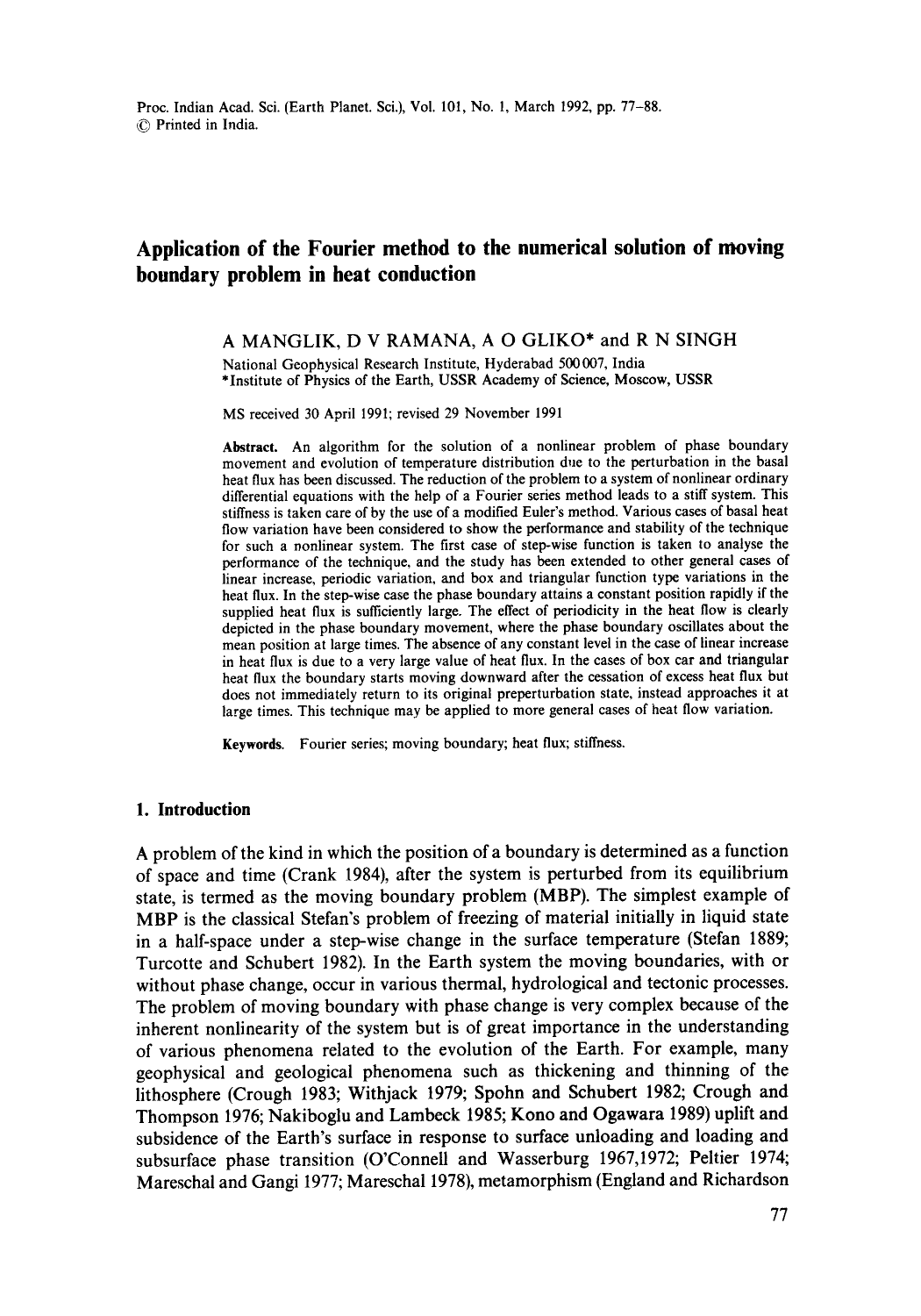1977; Thompson 1977, 1981; England 1978; Wells 1980) etc can be explained by the mathematical models which include a moving boundary as a part of the problem.

The mathematical simulation of these complex phenomena through the use of a system of nonlinear equations precludes the possibilities of obtaining a simple analytical solution. Different approximate analytic and numerical schemes have been discussed in literature to solve complex MBP. Some of these methods are the heat balance method (Goodman 1964; Crank 1975), quasi-steadystate approximation method (Lyubov 1980), nonlinear asymptotic approach (Tao 1978; Gliko 1986) and numerical methods (Crank 1984). The last group includes the finite difference, finite element and the Fourier method.

In the Fourier series method the unknown function is expressed in terms of a set of orthogonal functions (Gottlieb and Orszag 1977; Canuto *et al* 1988). The partial differential equation (PDE) is solved using this series expansion and the property of orthogonality of the functions describing the Fourier series. This reduces the PDE into an infinite set of ordinary differential equations (ODE), the solution of which gives the unknown coefficients of the Fourier series. In a transient problem e.g. a heat conduction problem, these unknown coefficients are time-dependent. Therefore the finite difference scheme in time is followed and the system of ODEs is solved for every time step to get the unknown Fourier coefficients (Rakitskiy *et al* 1979; Gliko and Rovensky 1985).

In this paper we discuss the applications of modified Fourier method, originally proposed by Melamed (1958) for the solution of problems related to frost propagation, to lithospheric heat conduction problems. This method has been used by Gliko and Rovensky (1985) to solve the problem of lithospheric thinning, treating it as a MBP, for step-wise and bell-shaped increase in the heat flux. We review the method and apply it to the more general types of heat flow variations. A software has been developed to this effect.

#### **2. Mathematical formulation**

The one-dimensional transient heat conduction equation for normalized thermal perturbation is given as:

where

$$
\frac{\partial v}{\partial t} = \frac{\partial^2 v}{\partial z^2}, \quad 0 \le z \le \xi(t),
$$
  
\n
$$
v(z, t) = u(z, t) - u_0(z),
$$
\n(1)

where u is the normalized temperature distribution,  $u_0(z)$  the initial temperature profile,  $\xi(t)$  the moving boundary position, z the space co-ordinate positive downward, and t the normalized time. u, t and z are normalized with respect to  $T_m$ ,  $\tau$  and  $l_0$ respectively, where  $T_m$  is the solidus temperature,  $\tau$  the characteristic time  $(l_0^2/k; k$  is thermal diffusivity) and  $l_0$  the initial lithospheric thickness.

The initial and boundary conditions are given by

$$
v(0, t) = 0; \quad v(\xi(t), t) = \phi(\xi(t)); \quad v(z, 0) = 0
$$
  
\n
$$
\frac{\partial v}{\partial z}\Big|_{z=\xi(t)} + \frac{\partial u_0}{\partial z}\Big|_{z=\xi(t)} - Rq(t) = \alpha \frac{d\xi}{dt} + \beta \xi(t) \frac{d\xi}{dt}, \tag{2}
$$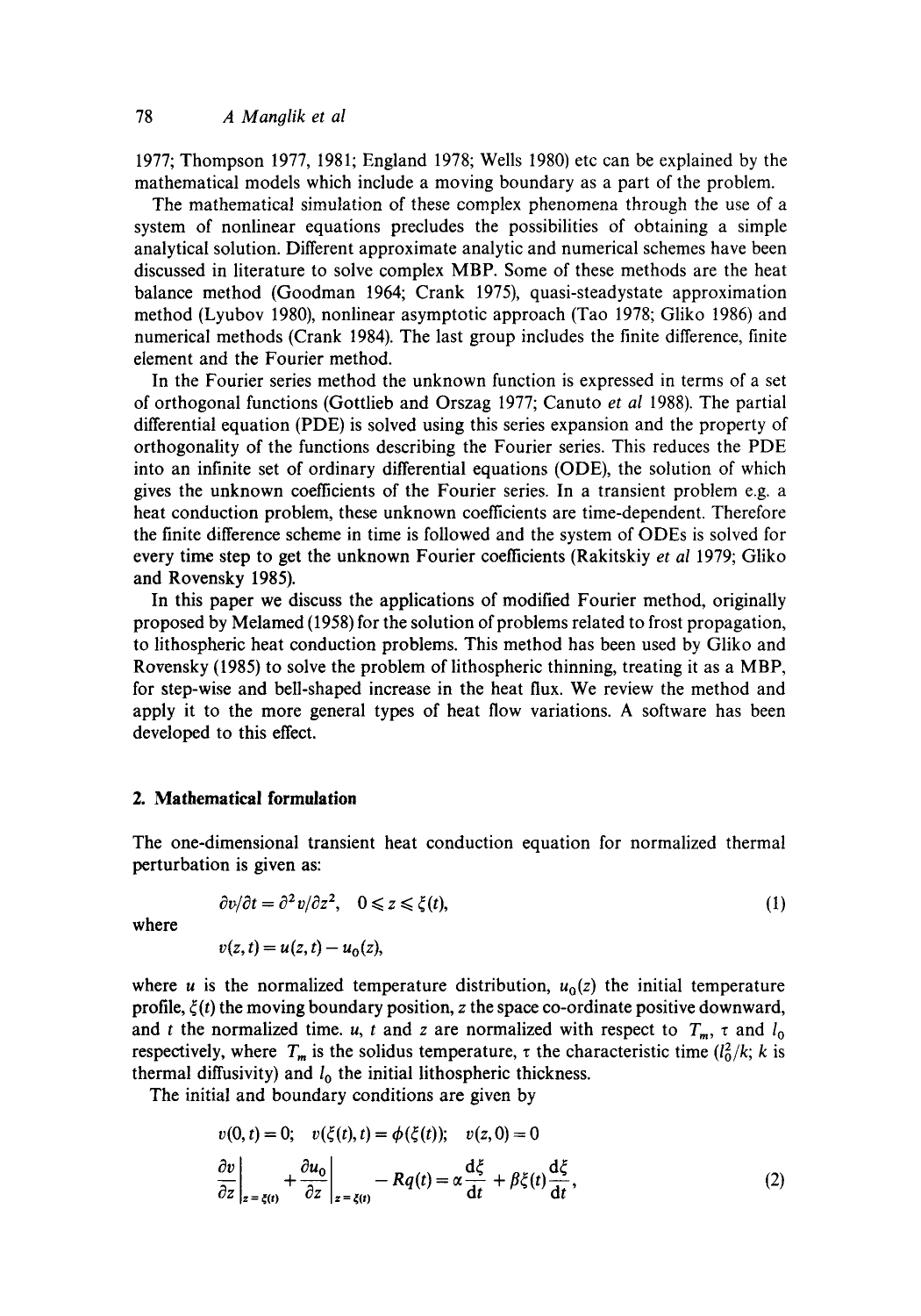where q is heat flux normalized with respect to the initial heat flux  $Q_0$  and  $\zeta$  the normalized moving boundary position with respect to  $l_0$ ,  $\alpha$ ,  $\beta$  and R are given as:

$$
R = l_0 Q_0 / K T_m; \quad \alpha = \lambda / c T_m; \quad \beta = (\rho_l - \rho_a) g l_0 / \rho_l c T_m, \tag{3}
$$

where K is the thermal conductivity of the lithosphere,  $\rho_t$  the density of the lithosphere,  $\rho_a$  the density of asthenosphere, g the gravity acceleration and  $\lambda$  the latent heat term.

We define a new transformation

$$
V(z,t) = v(z,t) - \frac{z}{\zeta(t)} \phi(\zeta(t))
$$
\n(4)

such that

$$
V(z,0) = 0; \quad V(\xi(t),t) = 0 \tag{5}
$$

and express this variable in terms of an infinite set of orthogonal functions

$$
V(z,t) = \frac{2}{\xi(t)} \sum_{k=1}^{\infty} A_k(t) \sin\left(\frac{\pi k z}{\xi(t)}\right)
$$
 (6)

at any time t.

The coefficients  $A_k(t)$  of this Fourier series are unknown and can be obtained from the transformed system of (1) and (2) after the application of the property of orthogonality. The final expression for the coefficients of Fourier series is obtained in the form of first-order ordinary differential equation (ODE):

$$
\frac{dA_n(t)}{dt} = -\left(\frac{n\pi}{\xi(t)}\right)^2 A_n(t) - \frac{2n}{\xi(t)} \frac{d\xi}{dt} \sum_{k=1}^{\infty} A_k(t) P_{nk}
$$

$$
-\frac{(-1)^n}{n\pi} (R - a) \frac{d\xi}{dt} + \frac{1}{\xi(t)} \frac{d\xi}{dt} A_n(t)
$$

$$
n = 1, 2, ..., \infty,
$$

$$
(7)
$$

where

$$
P_{nk} = \begin{cases} (-1)^{n+k} (k/(n^2 - k^2)) & n \neq k \\ -1/4n & n = k \end{cases}
$$

and a is the slope of Clapeyron curve. This ODE system can be solved subject to initial conditions:

$$
\zeta(0) = 1; \quad A_n(0) = 0; \quad n = 1, 2, \dots, \infty. \tag{8}
$$

The position of the boundary at any time  $t$  is obtained from

$$
(\alpha + \beta \xi(t)) \frac{d\xi}{dt} = \frac{2\pi}{\xi^2(t)} \sum_{k=1}^{\infty} (-1)^k k A_k(t) + \frac{(R-a)}{\xi(t)} (1 - \xi(t)) + R(1 - q(t)).
$$
\n(9)

Equations (7) and (9) form a coupled system of first-order ODEs which can be solved iteratively to obtain the position of the boundary and the Fourier coefficients. These values of parameters at any time  $t$  can be substituted into (4) and (6) to get the perturbation in the temperature distribution within the domain.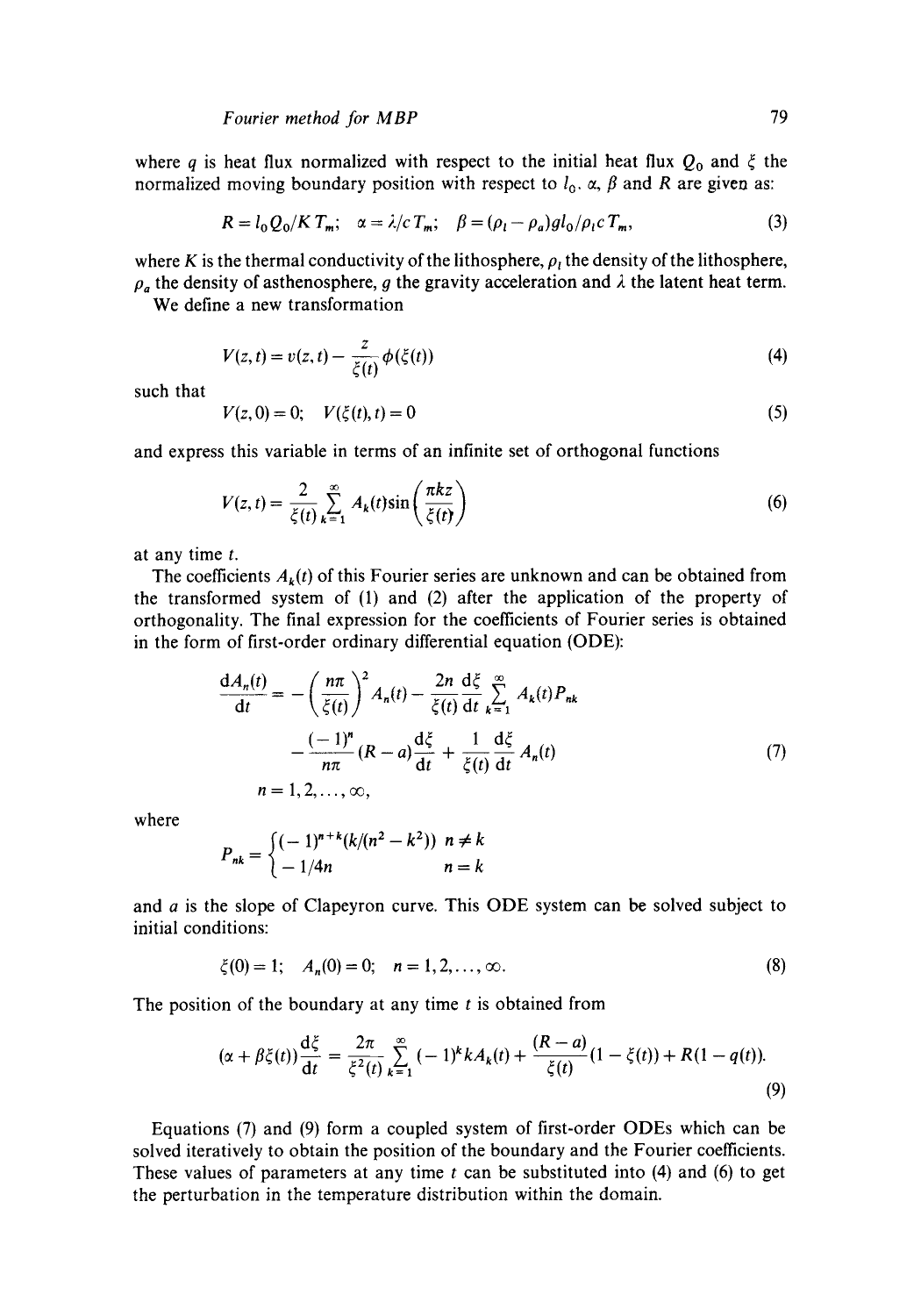## **3. Computational details**

The coupled system which describes the phase boundary movement is solved using finite difference scheme because of the complexity of the system of ODEs. The modified Euler's method due to Melamed (1958) is used in the analysis. The system is given as:

$$
A_n^{m+1} = A_n^m \exp(-(n\pi/\xi^m)^2 h) - \frac{d\xi^m}{dt} \left[ \frac{2n}{\xi^m} \sum_{k=1}^{\infty} A_k^m P_{nk} + \frac{(-1)^n}{n\pi} (R - a) - \frac{1}{\xi^m} A_n^m \right] * \left[ \left( \frac{n\pi}{\xi^m} \right)^{-2} (1 - \exp(-(n\pi/\xi^m)^2 h)) \right],
$$
  

$$
\xi^{m+1} = \xi^m + h \frac{R^m}{\alpha + \beta \xi^m},
$$
 (10)

where

$$
R^{m} = \frac{2\pi}{(\xi^{m})^{2}} \sum_{k=1}^{\infty} (-1)^{k} k A_{k}^{m} + \frac{(R-a)}{\xi^{m}} (1 - \xi^{m}) + R(1 - q^{m}), \qquad (11)
$$

 $m$  denotes the  $m$ th time step and  $h$  denotes the discretization interval in time.

The perturbation in the temperature distribution or the phase boundary movement is expressed in terms of an infinite set of orthogonal functions but in actual computations only a finite set is considered. Therefore the solution thus obtained differs from the actual solution. The increase in the number of Fourier coefficients or the orthogonal functions reduces the error of misfit but in turn requires a large computation time. The computation time increases with the square of the number of coefficients considered. Therefore an optimization between the error of misfit and computer time is done by considering a sufficiently large number of orthogonal sets and the upper limit in summation is replaced by the finite integer value N.

A software has been developed to compute the phase boundary movement and the temperature distribution due to the increased time-varying basal heat flux. The input parameters to the program are:  $\alpha$  the normalized Stefan' number,  $\beta$  the coefficient describing the contribution due to density changes, N the total number of orthogonal functions used,  $q$  the heat flux,  $R$  the parameter describing the nature of initial temperature profile, h the time discretization interval and  $t_{\text{max}}$  the maximum time up to which the computation is required. The value of R,  $\alpha$  and  $\beta$  can be computed from equation (3) if all the parameters describing these three coefficients are adequately known. For the present purpose, these are taken as  $1.0, 0.1$  and 0 respectively in all the computations with a view to understand the performance of the technique. The parameters required for the computation of R,  $\alpha$  and  $\beta$  are taken from Turcotte and Schubert (1982; pp. 172). These values give  $\alpha$  equal to 0.25 but only a value of 0.1 for this coefficient is used to simulate partial melting problem.  $\beta$  equal to 0 gives a case of no density changes between the two phases.

#### **4. Results and discussion**

The truncation of Fourier series in actual computation results in the deviation of the computed solution from the true solution. In figures 1 a and 1 b the effect of increase in the number of Fourier coefficients on the reduction of the error is analysed to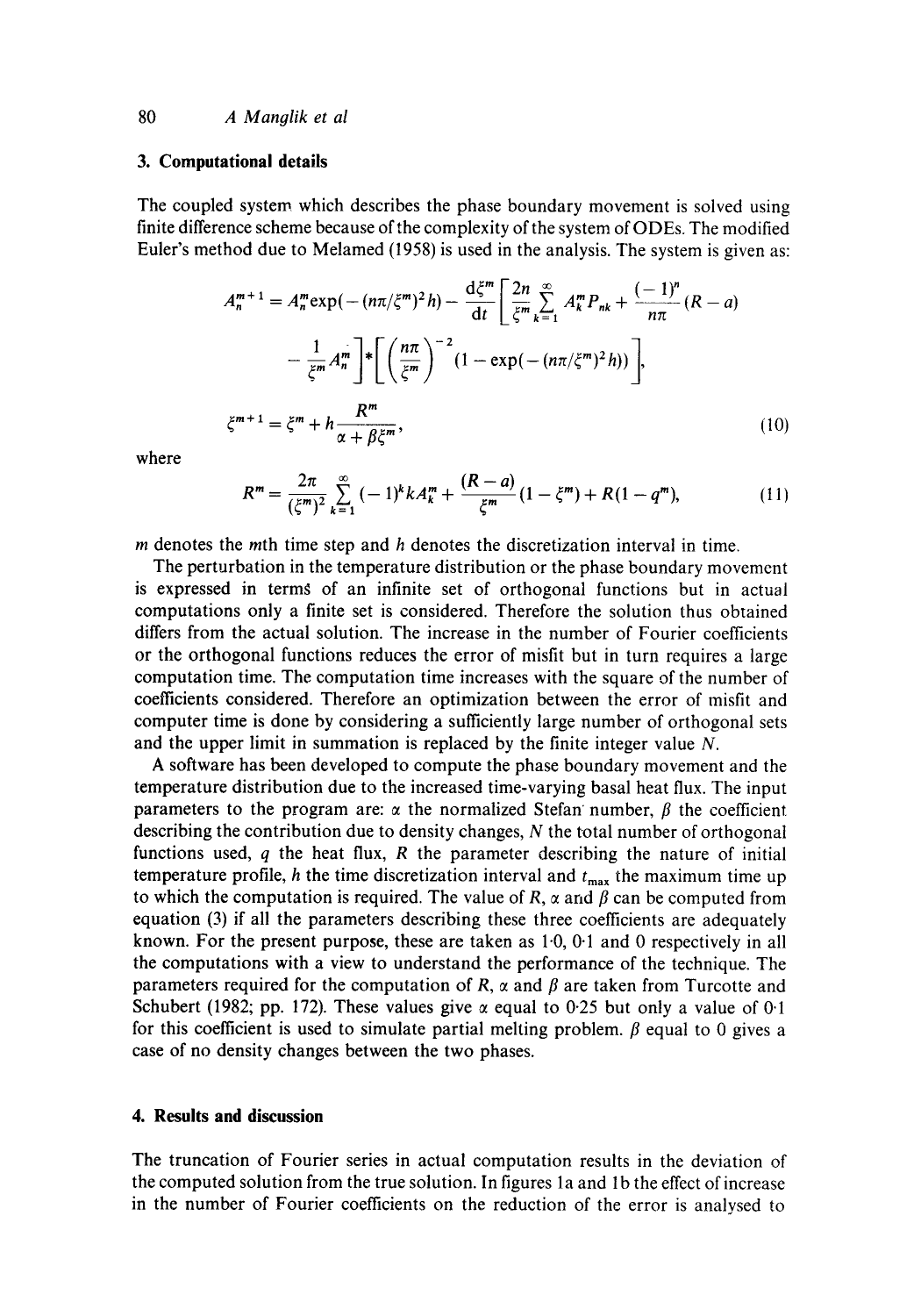

**Figure 1. (a) Time-varying moving boundary position computed for three different values of total number of the Fourier coefficients N. These values.are** 6, 12 and 21. **The positions of moving boundary show a converging trend with the increase in the number of Fourier coefficients; and (b) The relative error in the solution, incurred due to the truncation of the**  Fourier series. The relative error is computed w.r.t.  $N = 21$  to show the convergence of the **solution in the case of a complex nonlinear problem.** 

**select an optimum value for the number of Fourier coefficients. In figure la, the error reduces drastically for N greater than 12. The convergence of the moving boundary position for increasing number of Fourier coefficients is shown in figure la which suggests that the solution of MBP converges to the actual solution. In the absence of the true analytical solutions for such complex MBP, this serves the purpose of the reliability estimates of the results obtained. The error of misfit is computed for different values of N with respect to the N equal to 21 (figure lb). The relative error is about 6-2% for N equal to 6 at the time of 0.048 units where as for N equal to 12 and 18**  it is  $1.8\%$  and  $0.4\%$  respectively. This step has been followed in the computation of **the moving boundary position for different types of heat flux functions in order to get a reliable, convergent solution. The successive computations are carried out for N equal to 21.** 

**Although a general function of heat flow variation can be incorporated in the computation of moving boundary position and temperature distribution, we consider**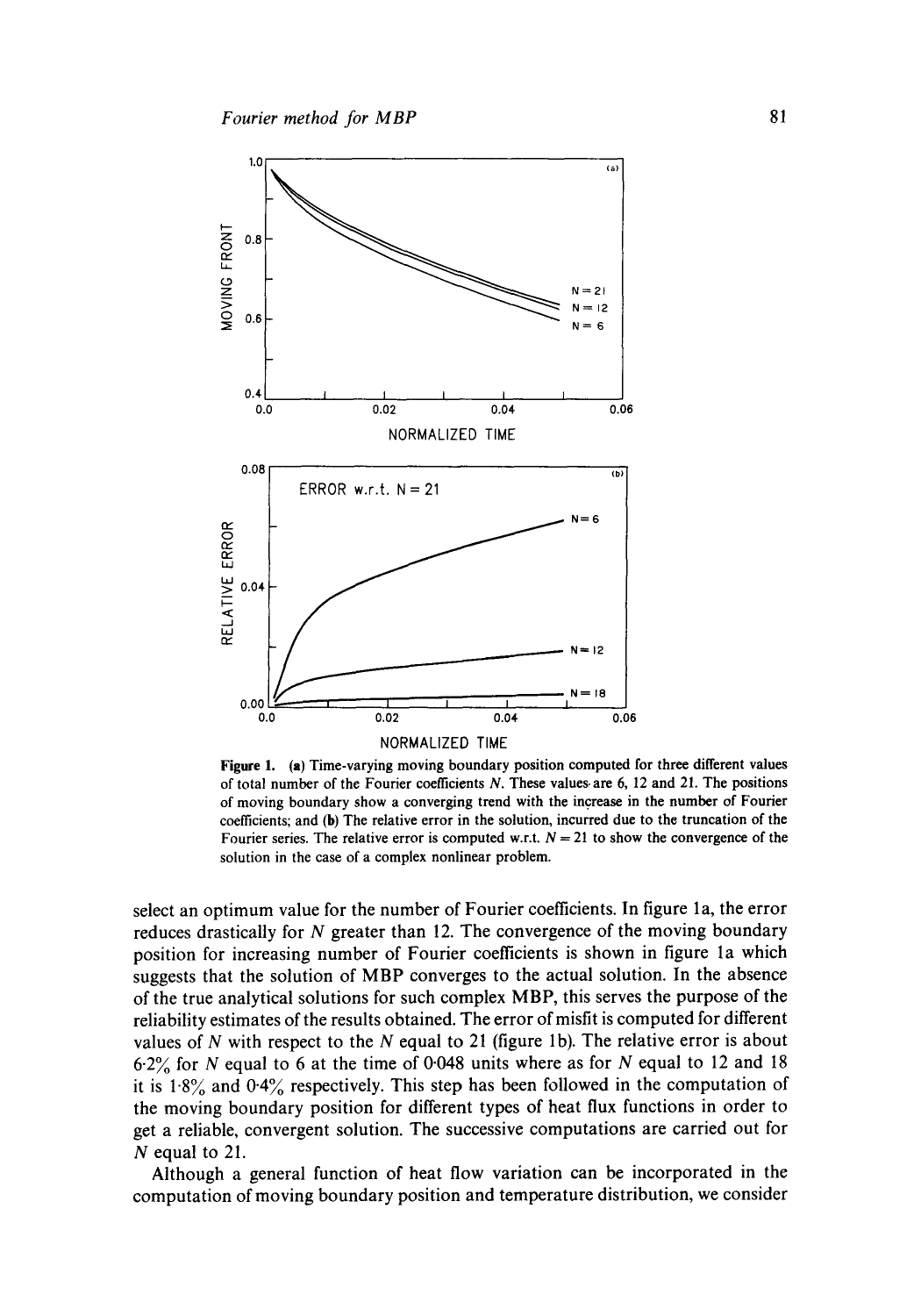only a limited number of cases, relevant for geophysical problems, of heat flow variation in the present study and analyse the nature of phase boundary movement.

## 4.1 *Case I*

In this case a step-wise function is considered for the additional heat flux. The function is defined as:



**Figure 2.** (a) Time-dependent moving phase boundary position due to the step-wise increase in the basal heat flux. The supplied additional heat flux is shown in the inset. The moving front position is computed for two values, 1 and 3, of additional heat flux  $q_0$ . The boundary approaches a constant position. (b) Temperature distribution in the domain at different times for additional heat flux  $q_0$  equal to 3. The computations for only one value of heat flux are shown in the paper in order to optimize the space.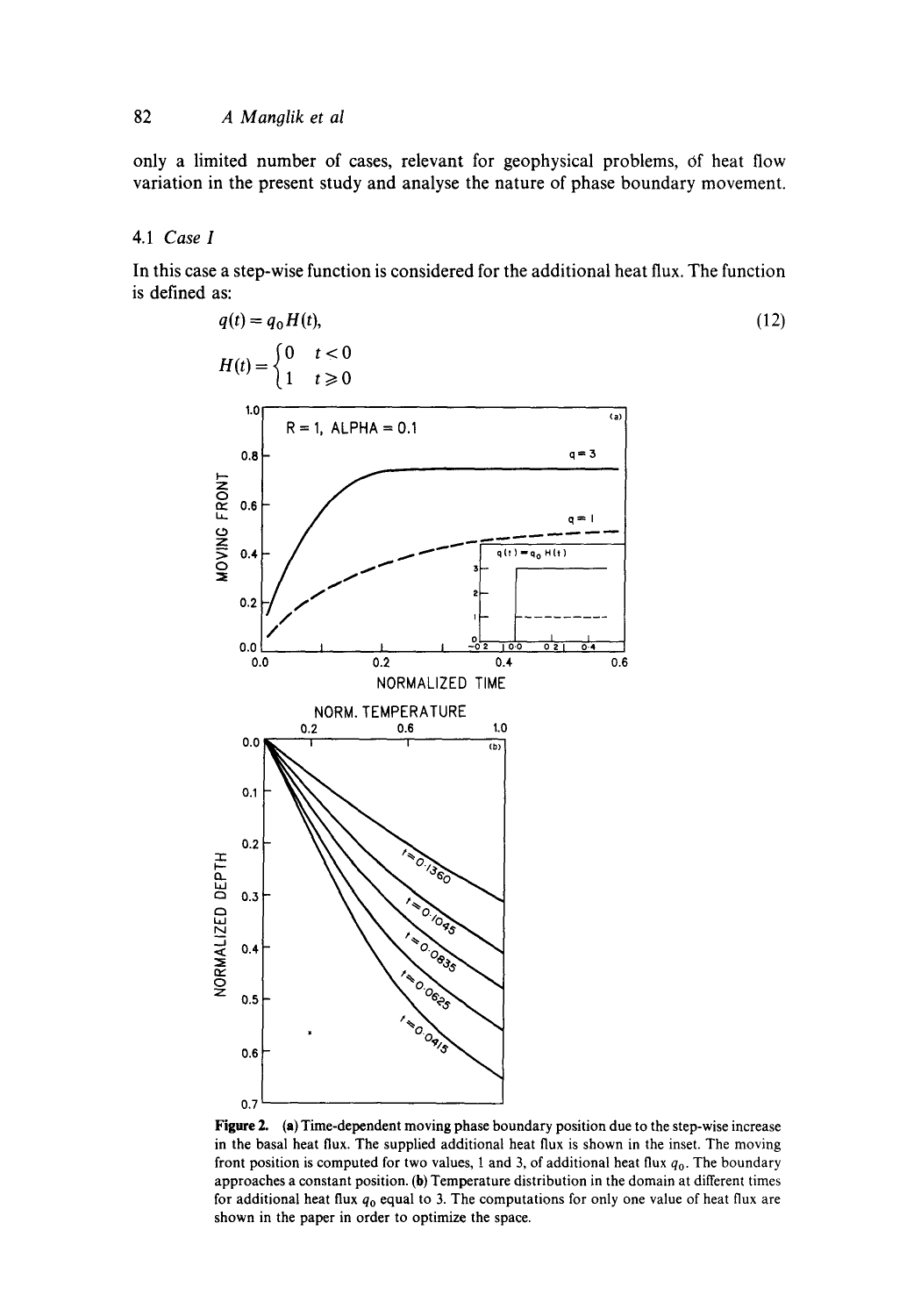#### *Fourier method for MBP* 83

The phase boundary movement and the evolution of temperature profile is computed for two values of q (1, 3) and Stefan's number  $\alpha$  equal to 0.1. The boundary moves slowly and attains a constant level at a depth of  $0.56$  in response to q equal to 1 (figure 2a). This signifies that the thinning of  $44\%$  is possible for this amount of additional heat flux. For  $q$  equal to 3 the phase boundary rapidly moves upward and attains a constant level at a depth of  $0.24$  in approximately  $0.25$  units of time (figure 2a). This amounts to thermal thinning of  $76\%$  in a short-time interval. The temperature evolution for  $q$  equal to 3 shown in figure 2b suggests that the temperature distribution has become steady-state in a very short time and there is a considerable increase in the surface heat flow.

## 4.2 *Case I1*

As a second case we consider a linear increase in the heat flow with time and compute the nature of phase boundary movement. The heat flow function for this case is defined as:

$$
q(t) = mt,\tag{13}
$$

where *m* is the gradient of increase in heat flow.

The additional heat flow function is considered for the two values of gradient  $m$ (35, 54) as shown in figure 3 (inset). These two values are chosen arbitrarily but with the objective that the required basal heat flow should reach the high heat flux value in short time, thus departing slightly from the step-wise increase in the heat flux. For example, the heat flux in this case is constrained to reach a value in the range from 1.5 to 3"0 in a short time of 0.05 units. In this case only the phase boundary movement is analysed. The moving boundary position for these two values of gradient is shown in figure 3. The boundary does not reach any constant level as seen in the previous case of step-wise function because of the considerable increase in the heat flux values.



Figure 3. The moving phase boundary position in response to the linearly increasing additional heat flux (shown in the inset). The computations are carried out for two values, 35 and 54, of the heat flux gradient. In this case, the front does not reach any constant position because of the continuous increase in the heat flux.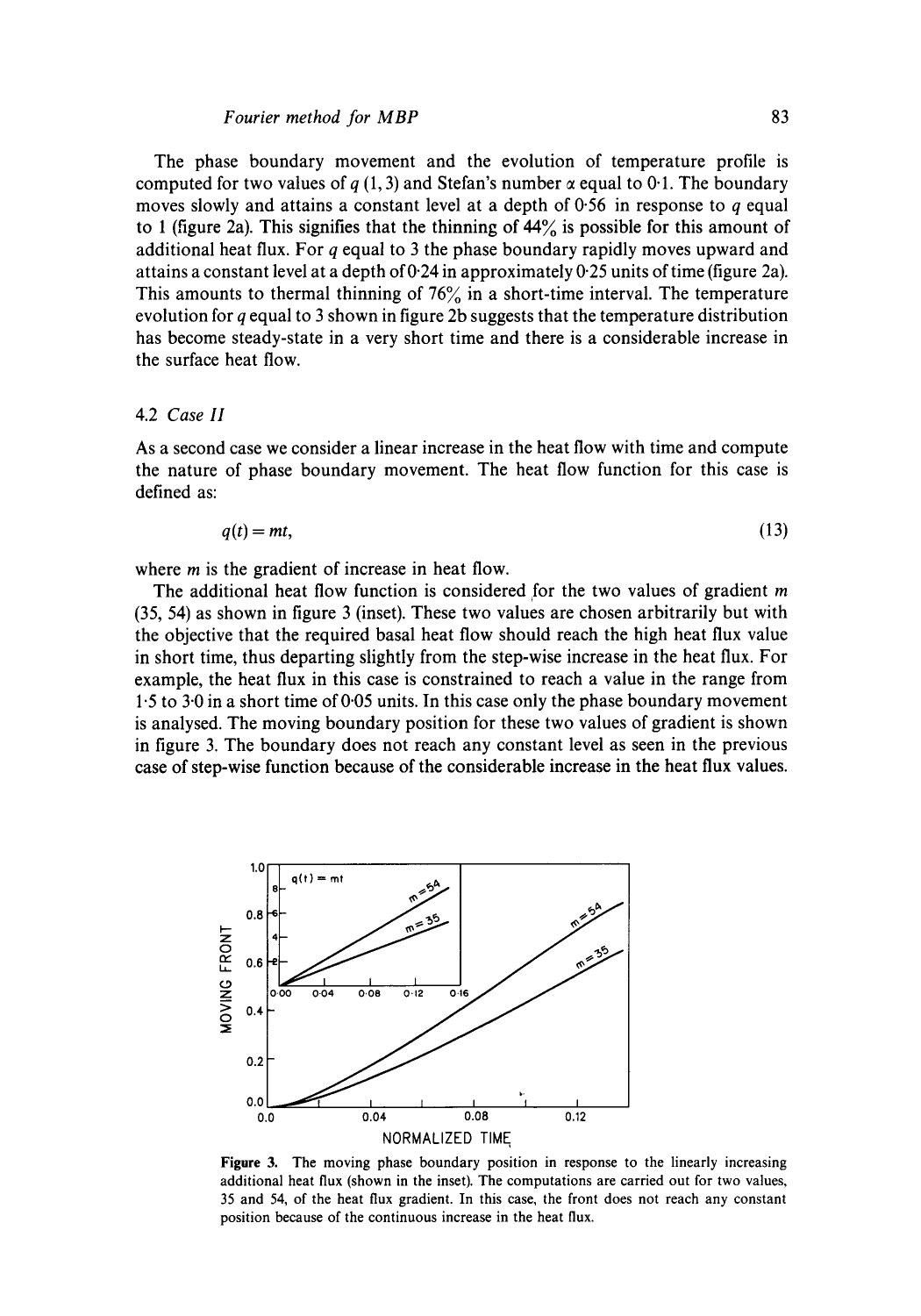

Figure 4. The moving phase boundary position due to the supplied heat flux given by  $q(t) = q_0$ abs(sin( $\pi f(t)$ ). The input function is shown in the inset. The value of  $q_0$  is taken as 3 and computations are performed for  $f$  equal to 10 and 50. The oscillations in the moving front are superimposed on the mean position.

#### 4.3 *Case III*

In this case a periodic function for additional heat flux is considered which is defined as:

$$
q(t) = q_0 \operatorname{Abs}(\sin(\pi ft))\tag{14}
$$

where  $q_0$  is equal to 3 in the present case.

Two values of  $f(10, 50)$  are considered to simulate the situation of low-frequency and high-frequency responses. The input function is shown in the inset of figure 4. The oscillatory nature of moving front is clear in figure 4. The boundary oscillates in response to the periodic heat flux but attains a constant level depending on the value of  $q_0$ , the amplitude of the periodic function. These oscillations reduce with the increase in frequency.

#### 4.4 *Case I V*

A more general function of periodic heat flow variation is considered in this case, where the oscillatory behaviour of the heat flux is superimposed on a constant increase in the heat flux. This function is given as:

$$
q(t) = QH(t) + \bar{q}\sin(\pi ft). \tag{15}
$$

The heat flux is suddenly increased to a high value  $Q$  which oscillates as a Sine function. Q and  $\bar{q}$  are taken as 3. The behaviour of oscillatory moving boundary is shown in figure 5 for two values 10 and 50 of f. The oscillations for f equal to 10 are very large but for  $f = 50$  these are small. The boundary reaches a mean position with oscillations around it in a short time. This boundary oscillates between 0.55 and 0.83 for  $f = 10$ , and 0.69 and 0.79 for  $f = 50$  at large times. The mean values of oscillations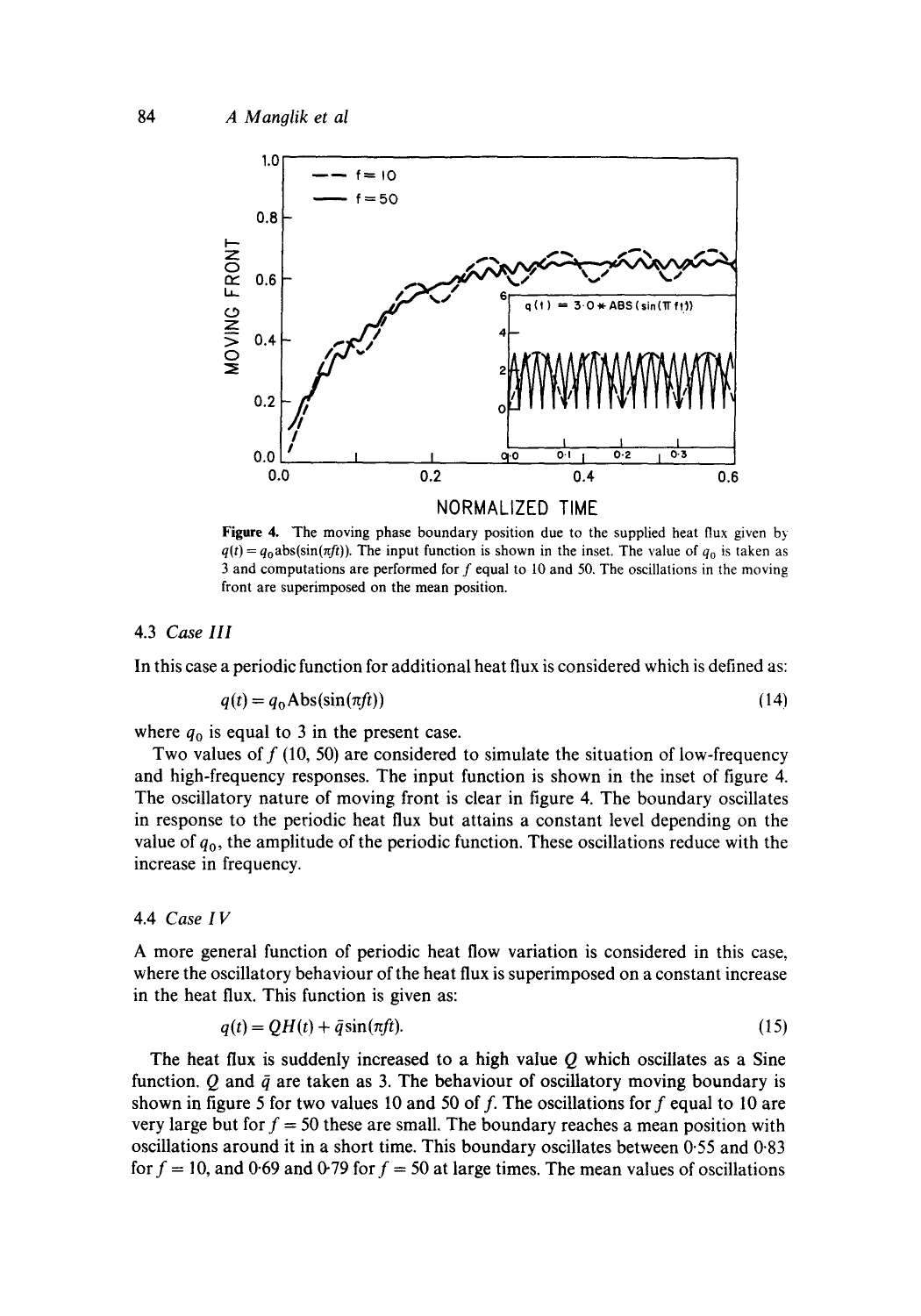

**Figure** 5. The moving phase boundary position due to the supplied periodic additional heat flux given by the function  $q(t) = QH(t) + \bar{q}\sin(\pi ft)$ . The nature of this function is shown in the inset. The computations are done for Q and  $\bar{q}$  equal to 3, and f equal to 10 and 50 to simulate the low and high-frequency perturbations. The moving boundary oscillates about the mean position. The results of figure 2 are a special case of this function.

in this case are  $0.69$  and  $0.74$  respectively whereas in the case of step-wise function (figure 2a) the boundary attains a mean position of  $0.76$  for the corresponding heat flow.

#### 4.5 *Case V*

In this case we consider a situation where heat flux increases suddenly to some large value for a finite time interval  $t<sub>0</sub>$ . The heat flux variation is given as:

$$
q(t) = q_0(H(t) - H(t - t_0)),
$$
\n(16)

where  $H(t)$  is given in equation (12).

The moving boundary position is computed for two values 1 and 3 of additional heat flux  $q_0$ . The basal heat flux is supplied for a short time (inset of figure 6). The boundary first moves upward in response to the heat flux and then starts moving downward after the cessation of the excess basal heat flux. The results are computed up to 0.6 units of time (figure 6). The boundary in both the cases of  $q_0$  does not reach the initial boundary position but approaches this value at large times.

#### 4.6 *Case VI*

This case presents the nature of the phase boundary movement in response to a triangular type of heat flux variation. The heat flux is given as:

$$
q(t) = \begin{cases} mt & 0 < t \leq t_0 \\ -mt & t_0 < t \leq 2t_0 \end{cases} \tag{17}
$$

where *m* is the gradient of the heat flux.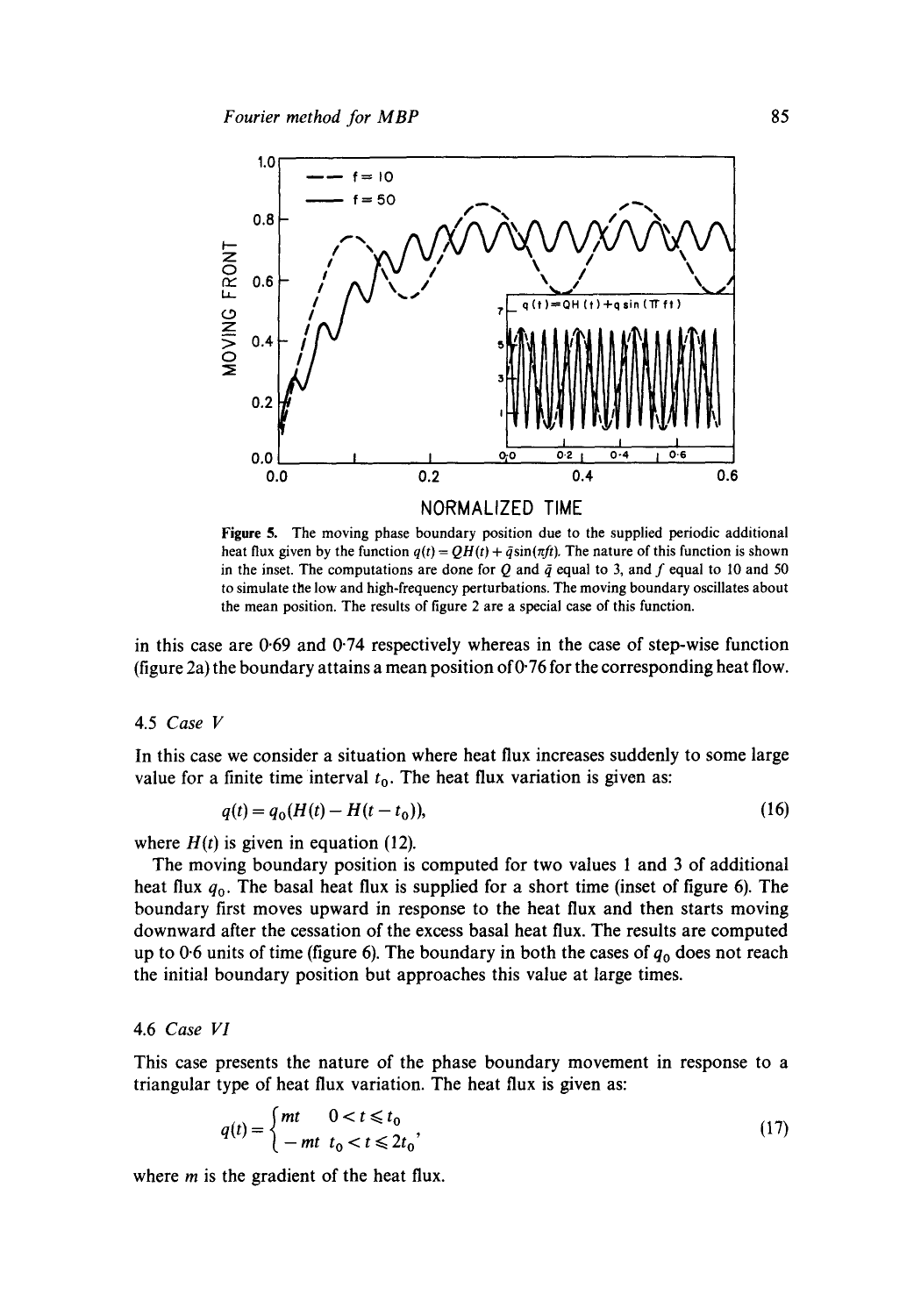

**Figure** 6. Phase boundary movement in response to the box-car type heat flux function. The excess heat flux is supplied for 0.2 units of time. This input 'unction is shown in the inset. The phase boundary moves downward after the excess hea flux is withdrawn and asymptotically approaches the initial unperturbed position.



**Figure** 7. Phase boundary movement due to a triangular excess heat flux function. The excess heat flux is supplied for 0.2 units of time (inset). The moving front is asymptotic to the initial unperturbed position at large times.

The basal heat flux function is shown in the inset of figure 7. For  $m = 35$  the boundary moves upward, to a level of  $0.54$  and then decreases. This boundary does not come back to the original unperturbed position but approaches it at large times. For  $m = 54$  the 72% of thinning is obtained. The behaviour of the moving boundary after the excess heat flux is removed is the same as in the earlier case.

#### **5. Conclusions.**

The nonlinearity involved in the system which defines the phase boundary motion in response to the thermal and/or pressure variations at the base of the domain restricts the simulation of many physical processes which involve a moving boundary.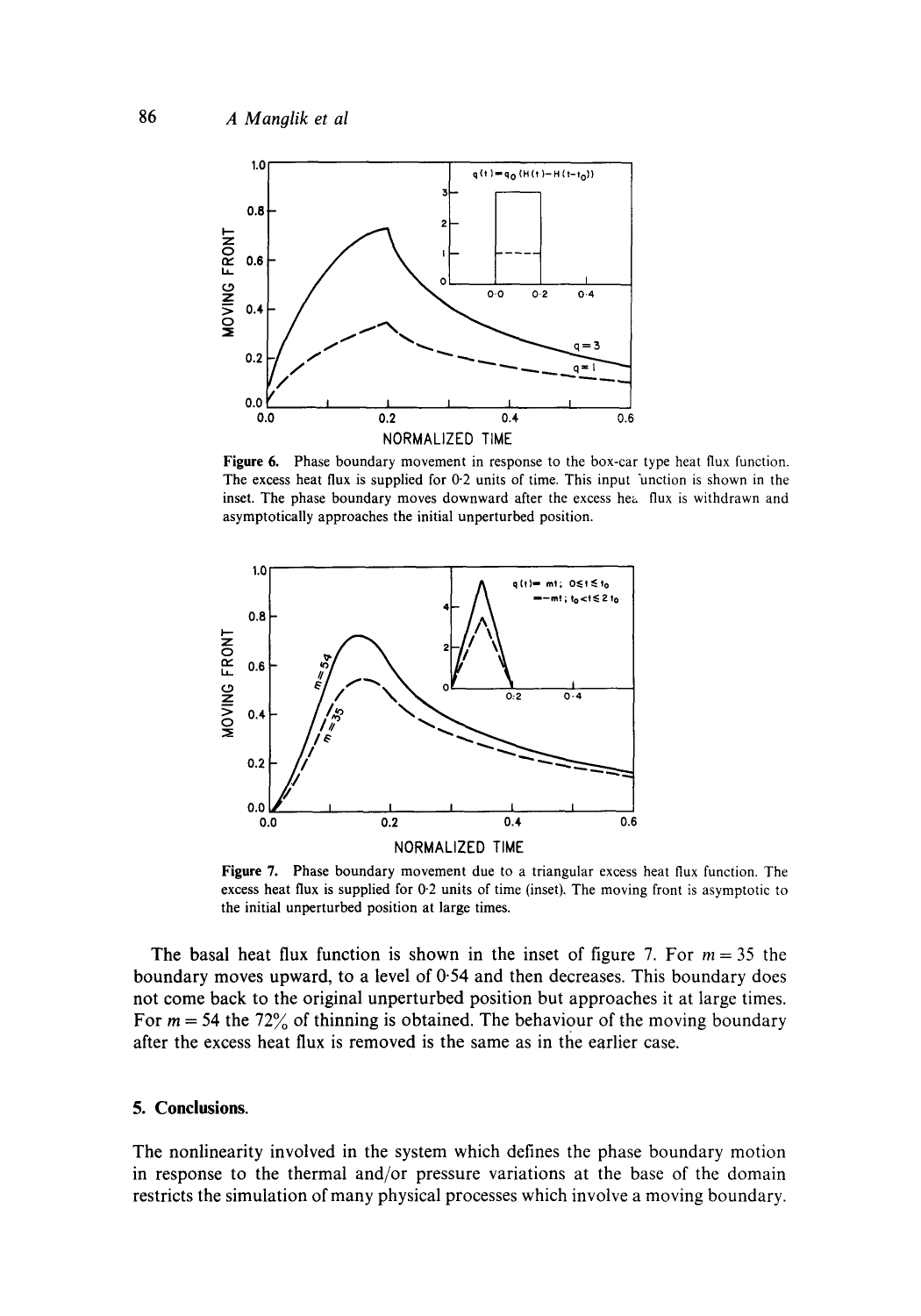#### *Fourier method for MBP* 87

In the geophysical context, the problem of lithospheric thickening and thinning, metamorphism, solidification of igneous intrusives, etc. can be modelled using moving boundary formulation. The simple models of step-wise heat flux variation have been used earlier to explain some of these processes. In the present work the Fourier series method has been used to solve the problem of phase boundary motion for several general cases of basal heat flux variation.

The assumption of sudden constant increase in the heat flux reduces the complexity of the problem but at the same time takes the solution away from the real situation. The problem of lithospheric expansion and uplift can be illustrated as an example. Here, the mechanism mainly discussed for the expansion is the thinning at the base and subsequent uplift of the lithosphere in response to the mantle plume. In a step-wise function the moving plate is assumed to be encountering the sudden increase in the basal heat flux during its motion over a hot jet of mantle plume. In fact the variation will be of a more general type depending on the velocity of the plate motion and the uprising mantle plume. For excessively high plate velocity the assumption of step-wise heat flux may be valid but in the case of slow to moderate plate motion the heat flux will increase with time as the plate approaches the plume and then decrease when the plate will move away from the plume. Therefore, a general heat flux function which may be defined in terms of the velocity of plate, should be used instead of a step-wise function. We have attempted this problem to show the efficiency of the technique in solving different general types of heat flux variation problems. The models of box-car and triangular functions have been considered to imitate the solution of plate motion over a mantle plume.

The computations of periodic heat flux variation are discussed to highlight the nonlinearity of the system. The moving boundary calculations for step-wise and oscillatory functions indicate that the mean boundary position at large times in the case of oscillatory function may depart from that of the constant boundary position of step-wise case. For very high frequency of oscillations the mean boundary position at large times approaches the constant boundary position of step-wise function.

#### **Acknowledgements**

This work was carried out under the project ILTP-B2.7 (Geological and Geophysical modelling). The authors would like to express their thanks to Prof V K Gaur, the area co-ordinator of the project and Prof D Guptasarma for encouragement. The authors would also like to thank the Department of Science and Technology, New Delhi and the USSR Academy of Science, USSR for their support.

#### **References**

- Canuto C, Hussains M Y, Quarteroni A and Zang T A 1988 *Spectral methods in fluid dynamics*  (New York: Springer Verlag)
- Crank J 1975 *The mathematics of diffusion* (Oxford: Clarendon Press), pp. 310
- Crank J 1984 *Free and moving boundary problems* (Oxford: Clarendon Press), pp. 425
- Crough S T 1983 Hotspot swells; *Annu. Rev. Earth Planet. Sci.* 11 165-193
- Crough S T and Thompson G A 1976 Numerical and approximate solutions for lithospheric thickening and thinning; *Earth Planet. Sci. Lett.* 31 397-402